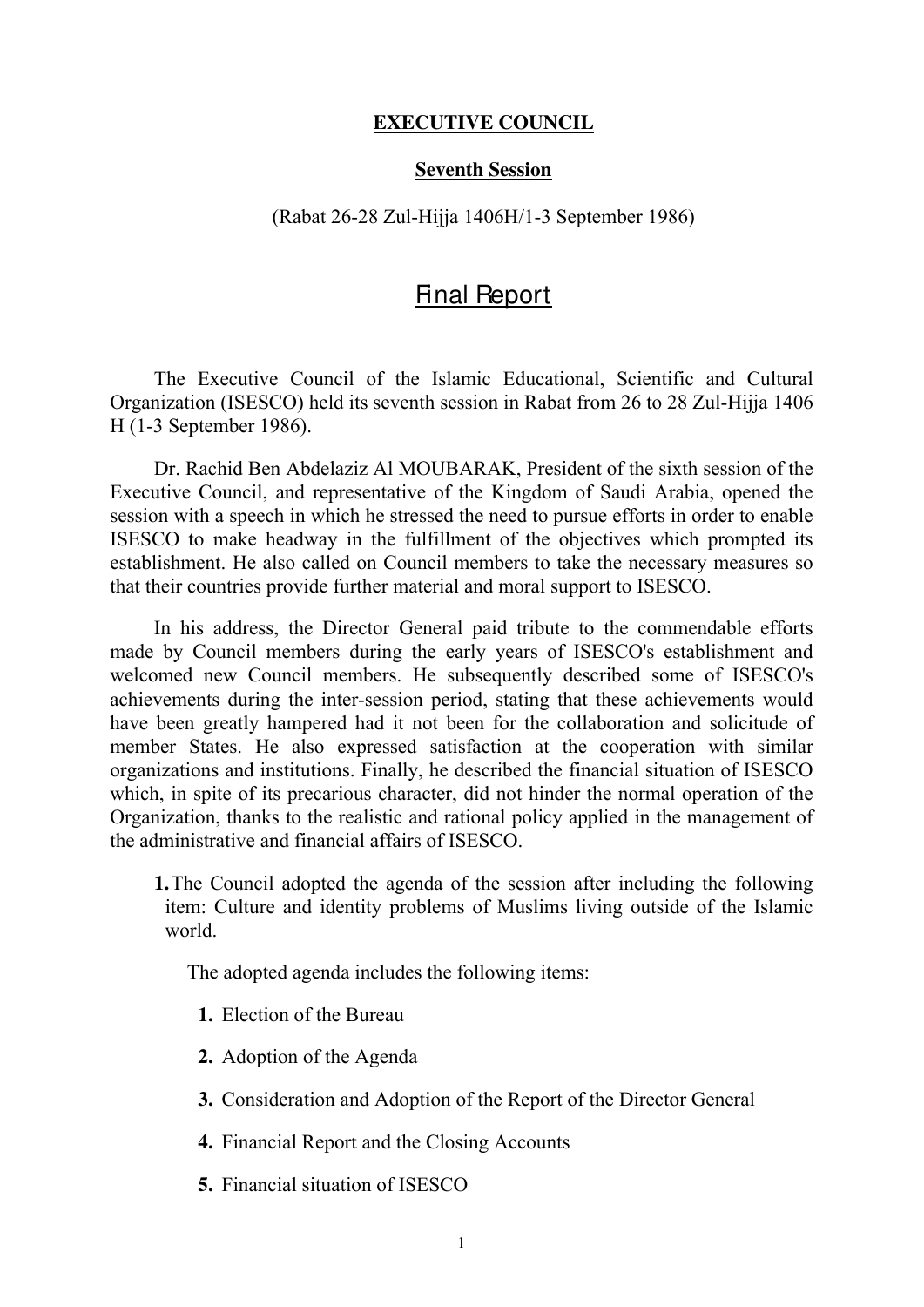- **6.** Organization Chart of the General Directorate
- **7.** Amendment of the End-of-Service Allowance Regulations
- **8.** File of the Special Session of the General Conference
- **9.** Culture and identity problems of Muslims living outside of the Islamic World.
- **2.** The Council then elected the bureau in accordance with Article 12 of ISESCO's Statute. The following members were elected:
	- President: Kingdom of Saudi Arabia,

Dr. Rachid Ben Abdelaziz Al MOUBARAK

- Vice-president: Islamic Republic of Pakistan,

Mr. Saeed Ahmed QURESHI

- Vice-president: Republic of Guinea,

Mr. Lamine KAMARA

- Rapporteur: Republic of Senegal,

Prof. Abou El Caba TOURE

**3.** The Council then proceeded to the consideration of the Report of the Director General. Questions were raised particularly with respect to: Failure to use scholarships granted to ISESCO by some countries and institutions; Equivalence of diplomas; Failure to implement some extra-budgetary programmes such as G/7 which is geared towards "supporting of Palestinian Educational, Scientific and Cultural institutions"; the University of Cordoba; the excessive specialization of some programmes (Programme S/6 on modernization of science laboratories); the necessary coordination between ISESCO's data bank and the data bank of the Statistical, Economic and Social Research and Training Centre for Islamic Countries, Ankara.

The Director General provided the necessary explanations. The Executive Council then adopted the report of the Director General which focused on the question of the equivalence of diplomas. It was concluded that the solution to the problem involved different stages and that it was primarily linked to the utilization of the scholarships put at ISESCO's disposal.

**4.** The next agenda item on consideration of the financial report and the closing accounts gave rise to a juridical debate on the legality and appropriateness of discussing the financial report in the absence of the report of the Financial Control Committee, which did not meet. The Council decided to postpone consideration of this question till its next session, with the understanding that the Financial Control Committee should be convened again to present its Report on this matter.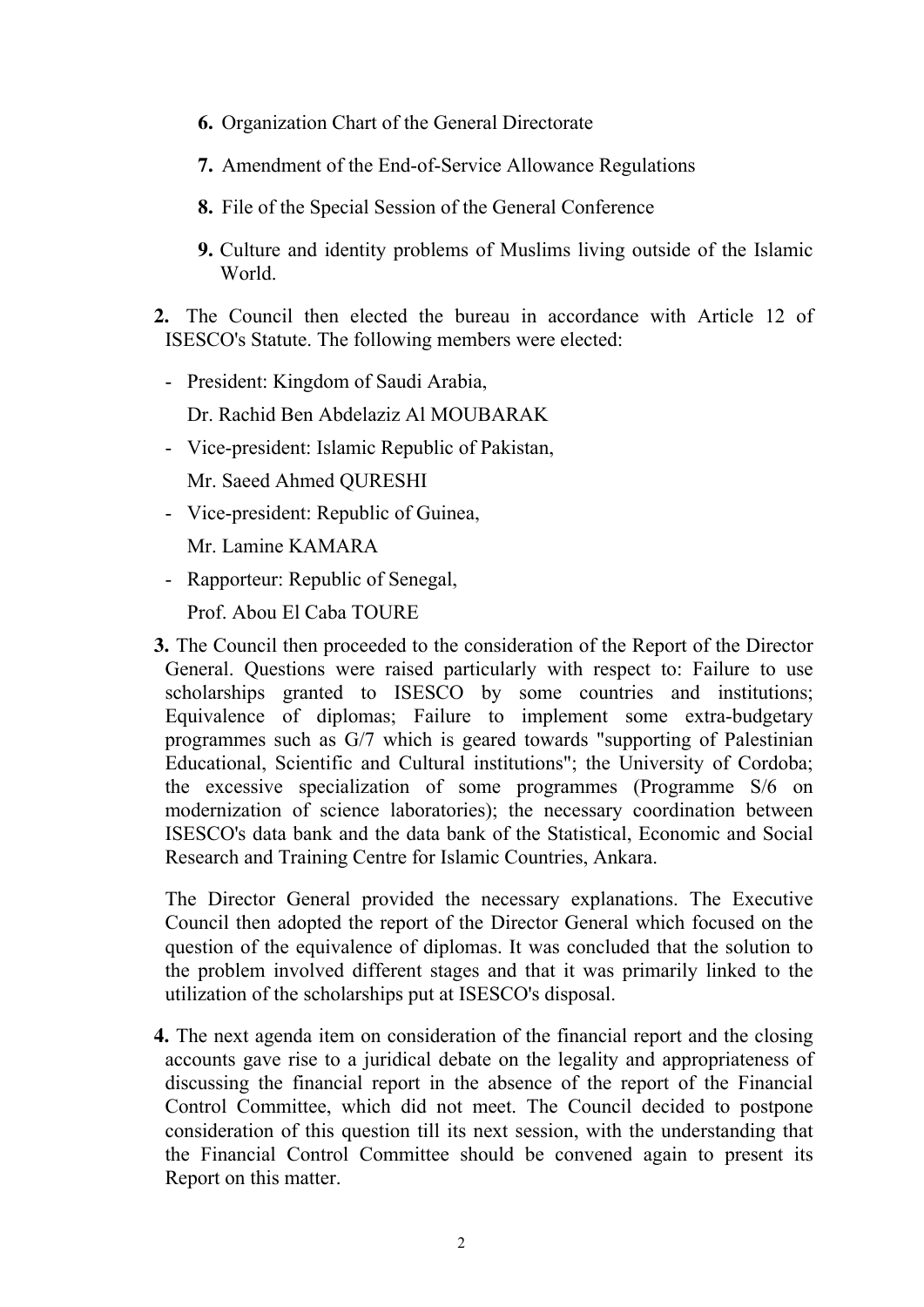**5.** As regards the Organization's financial situation, the Director General made an exhaustive statement on the delays noted in the statement of the contributions of most member States. The contributions received for the year 1985-1986 did not exceed the very limited rate of 7.63% of the budget. This rate is much lower than the rate of the contributions received in 1982-1983, 1983-1984 and 1984- 1985, and which stood respectively at 33.56%, 35.01% and 47.63%.

The Director General further pointed out that there was a gap of 18% in the current budget corresponding to the share of OIC member States that have not yet joined ISESCO. He added, however, that contributions of some member States should reach ISESCO soon. The Director General further said that this situation did not prevent ISESCO from proceeding with the implementation of priority programmes in the Plan of Action. Being aware of this situation, the Council expressed its satisfaction with respect to the results obtained by ISESCO despite the limited resources available. Moreover, the Council is aware of its responsibility in urging member States to pay their contributions in order to help ISESCO overcome the acute financial crisis with which it is currently confronted.

**6.** As for the Organization Chart, the Director General stressed that it was temporary and flexible, and that it suited the current stage reached in the Organization's development. The Council asked to be provided at its next session with a detailed version of this chart, along with a job description including the task and responsibilities involved in the various positions as well as a list of ISESCO's personnel so that member States may be kept informed as to the evolution of the recruitment policy regarding the various personnel categories.

While expressing its satisfaction with the austerity policy reflected in the proposed chart, the Council invited the Director General to ensure that this policy be compatible with the rights of staff members within the General Directorate, as well as the principles of equity and justice so that a social crisis would not be added to the financial one.

In connection with this budget item, the Council requested the Director General to take a greater interest in publications related to ISESCO in order to make the Organization better known, and to enhance its standing within member States as well as in Muslim communities throughout the world.

- **7.** As regards the amended text of the Regulations of the End-of-Service Allowance Fund, the Council adopted it after introducing the following modification in the Arabic and French texts: Article 8, para. "a": "The Fund Committee shall decide on how to invest the Fund's assets".
- **8.** The Council then proceeded to the examination of the file of the Special Session of the General Conference. The role of the Council in this examination was discussed in the light of the amendment procedure provided for in Article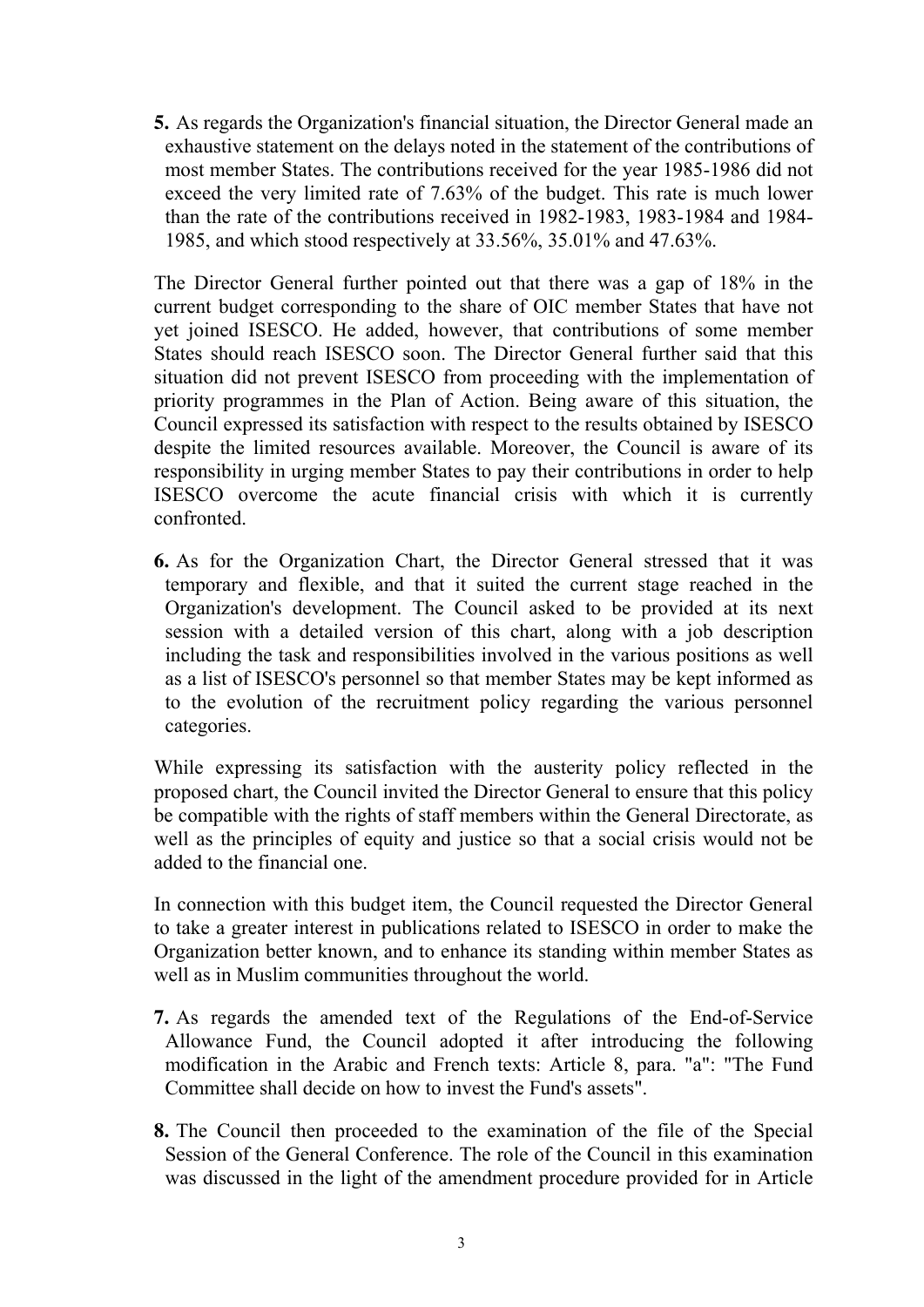20 of ISESCO's Statute and the deadlines stipulated therein. It was decided that the Council's views on each article be contained in a separate document to be submitted to the Special Session of the General Conference along with the draft amendments of the General Directorate.

The Council subsequently proceeded to the examination of the text and expressed the following viewpoints:

- **Article I:** The replacement of "under the supervision of" by "within the framework of", which involves the nature of the relationship between ISESCO and the OIC, was approved by the majority of the Council.
- **Article II:** The Council suggested that the words "principal" and "الرئيسى" be deleted respectively from the French and Arabic texts.
- Instead of : " وللمنظمة الإسلامية-إيسيسكو أن نتشئ" : Instead of " " ولها أن تنشئ". These suggestions were approved unanimously.
- **Article III:** The proposed amendment was unanimously approved.
- **Article IV:** unchanged.
- **Article V:** The proposed amendment was unanimously approved. Moreover, the following modification was introduced into the English text: "To work towards complementing and supplementing the work of…".
- **Article VI:** The proposed amendment was unanimously approved. The incorrect phrase "No state which is not a member…" in the English text was replaced with: "A state which is not … cannot become a member …".
- **Article VII:** The proposed amendment was approved, with the indication that observers at ISESCO's General Conference shall have the right to take part in debates.
- **Article VIII:** Approved unanimously
- **Article IX:** Approved unanimously with the following modifications:
	- The title "Bodies of the Organization" should be inserted in its appropriate place, i.e, above Article 9.
	- In the Arabic text: the sentence الإسلامية إيسيسكو مما In the Arabic text: the sentence " أجهزة المنظمة الإسلامية-إيسيسكو - هي كما يلي:'' is changed into يلي'' .
	- In the English text the term "organs" is to be kept instead of the proposed term "bodies".
	- **Article X:** The Council unanimously approved the proposal to include in the Arabic and English texts the following sentence: "Voting in the General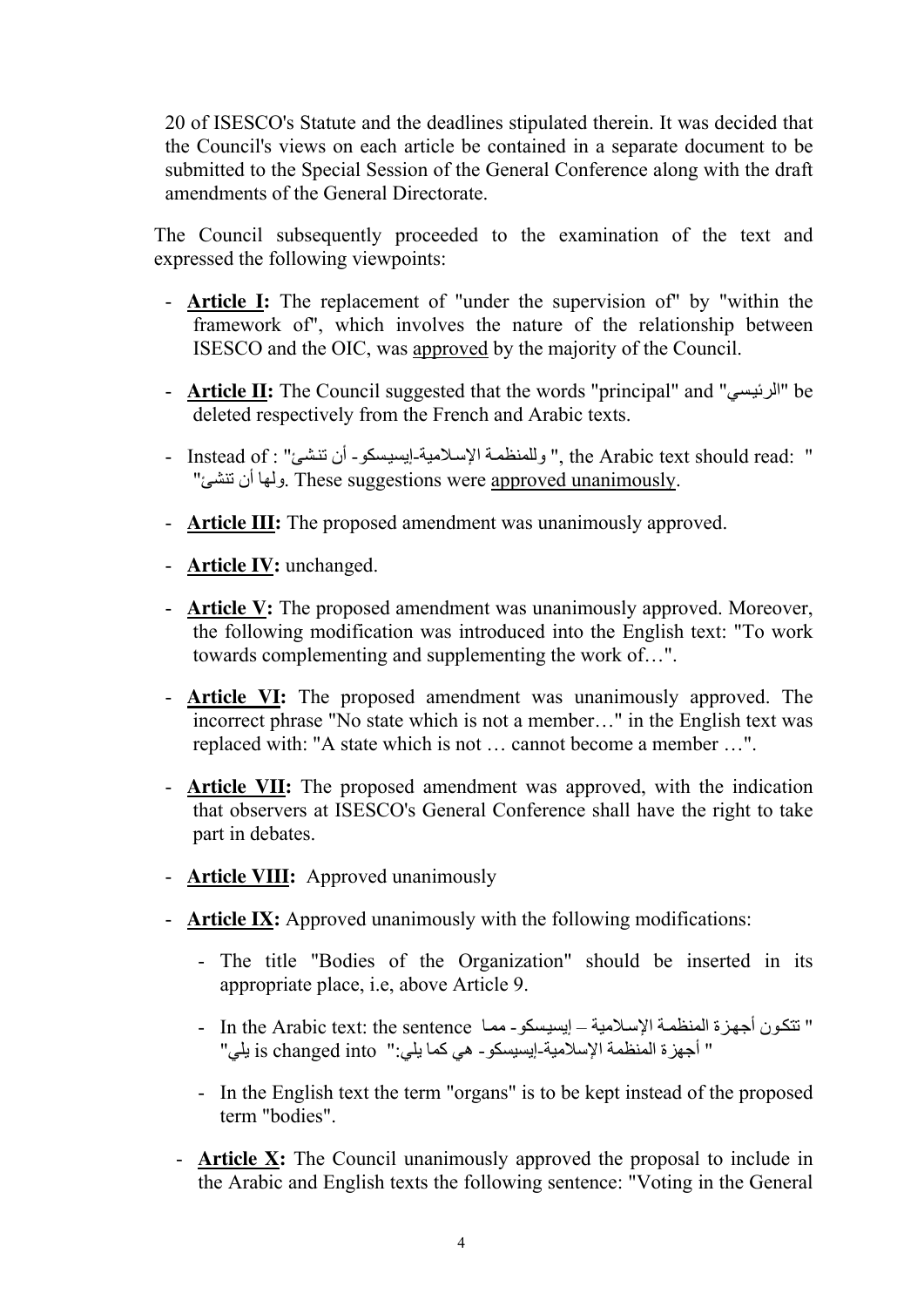Conference shall be on a one-state-one-vote basis, and decisions shall be adopted by a simple majority unless otherwise stated in a General Conference resolution or in the provisions of Article 20 of the present Statute. By majority is meant the majority of the attending and voting members". This sentence already exists in the French text.

However, the Council suggested, through the majority of its members, to delete the proposed phase: "in accordance with the provisions of the Observer Status Regulations of the Islamic Organization –ISESCO-".

As for the English text, it was proposed to keep the phrase "compose of" instead of "made up".

- **Article XI:** The proposed amendment was approved by the majority of the Council after discussion of the terms "Appoint the Director General" (Original text), and "Elect …" (Proposed amendment). (The same expression appears in article 13).
- **Article XII:** After consideration of the different assumptions submitted by the General Directorate concerning the composition of the Executive council, the following proposal was voted by the majority of the Council:

"The Executive Council shall be composed of 24 members, 18 of whom shall be elected by the General Conference from among candidates nominated by member states. In addition to member states' representatives, there shall be three presidents and directors of institutions and organizations operating within the framework of the Organization of the Islamic Conference and three personalities elected in their personal capacity. The Council shall be partly renewed every three years in the following proportions: half the representatives of member states, who shall be elected from among the candidates of countries which actually pay their share in ISESCO's budget. Two thirds of the three representatives of institutions and organizations, and of the three personalities shall be replaced every three years through drawing lots. As a transitional measure, and in order to reach the required number of representatives, the General Conference shall add to the current 9 Council members representing member states another 9 representatives. Moreover, the phase "arts and literature" is to be changed into "education, science and culture".

- **Article XIII:** Three items were discussed: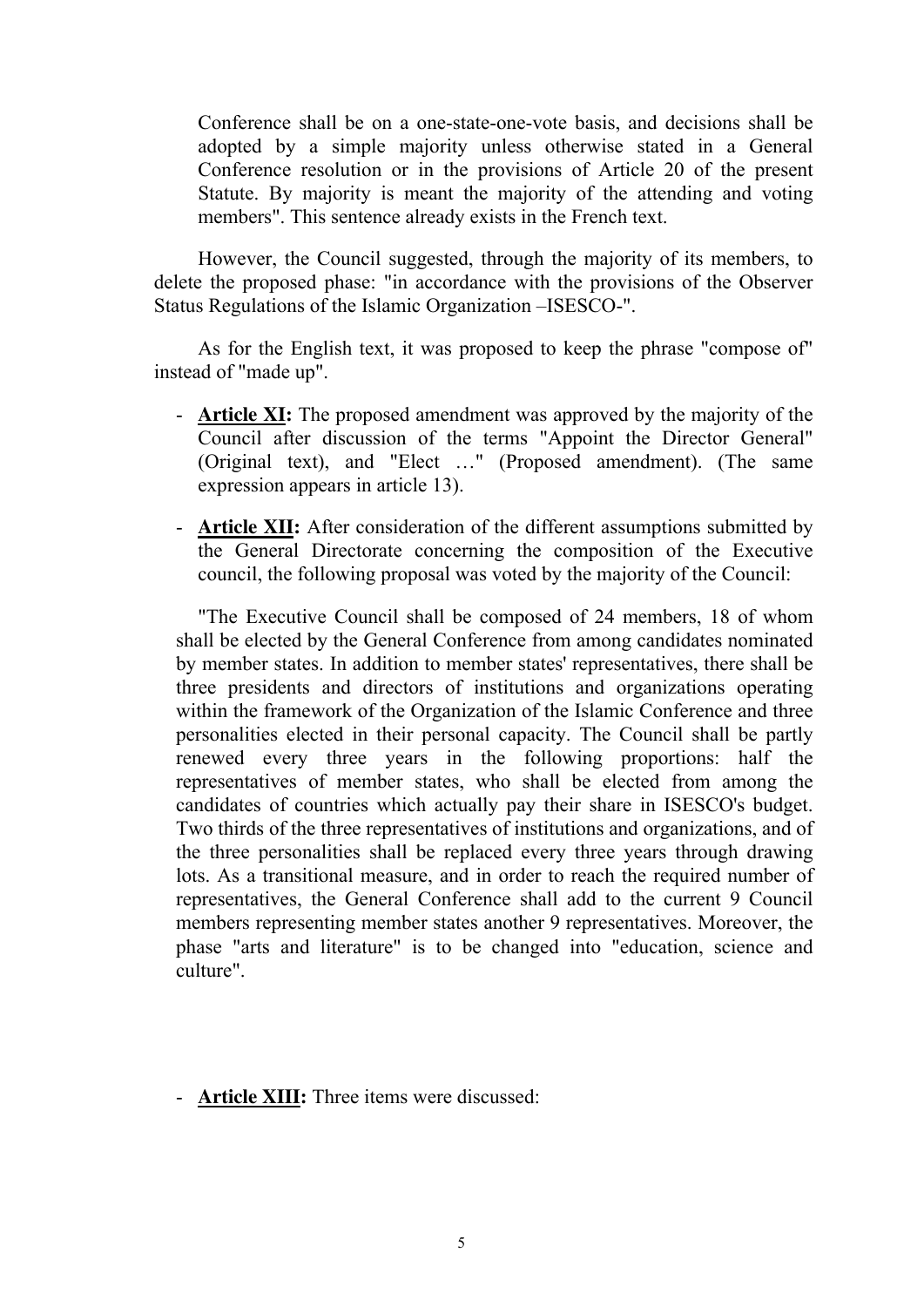- The non-restriction of the renewal of the Director General's mandate to one more time only. The Council approved this item by a majority vote.
- The Council unanimously maintained the  $2<sup>nd</sup>$  paragraph of the original text on the procedure to be followed with respect to the appointment of the Director General, while specifying that the Council shall nominate a maximum of three candidates.
- The Council unanimously approved the proposed paragraph on the vacancy of the Director General's office. Upon such a vacancy however, the General Conference shall convene within a maximum period of 12 months instead of 6 months. Member states shall submit their candidacies to the office of Director General at least six months before the scheduled date of the General Conference.
- **Articles XIV-XV-XVI and XVII:** The Council unanimously approved the draft amendments proposed by the General Directorate.
- **Article XVIII:** The Council unanimously made the following proposal: the annual budget shall be submitted to the Executive Council for consideration and approval within the framework of the three-year budget voted by the General Conference".
- **Article XIX:** the Council unanimously approved the proposed amendment.
- **Article XX:** The Executive Council suggested to begin the first paragraph with the following sentence: "The Executive Council shall discuss proposed amendments to the Statute introduced by member states, the Executive Council and the Director General.
- **Articles XXI and XXII:** The Council unanimously approved the amendments proposed by the General Directorate.
- **9.** Culture and identity problems of Muslims living outside the Islamic World.

The Council then listened to Professor Kemal Kerpat's description of the situation of Muslim Communities living outside the Islamic World, and which impels Muslims to take the necessary measures to remedy the situation.

The Council reached the following decision:

The Council recommends that ISESCO apprise itself of the studies made by Islamic organizations, such as the Islamic World League and the World Youth Congress, which are based in the Kingdom of Saudi Arabia, as well as the Tripoli-based Islamic Call Society, to select relevant programmes which are compatible with the nature of its activities, and to study the means for their implementation in cooperation with some of the above-mentioned institutions.